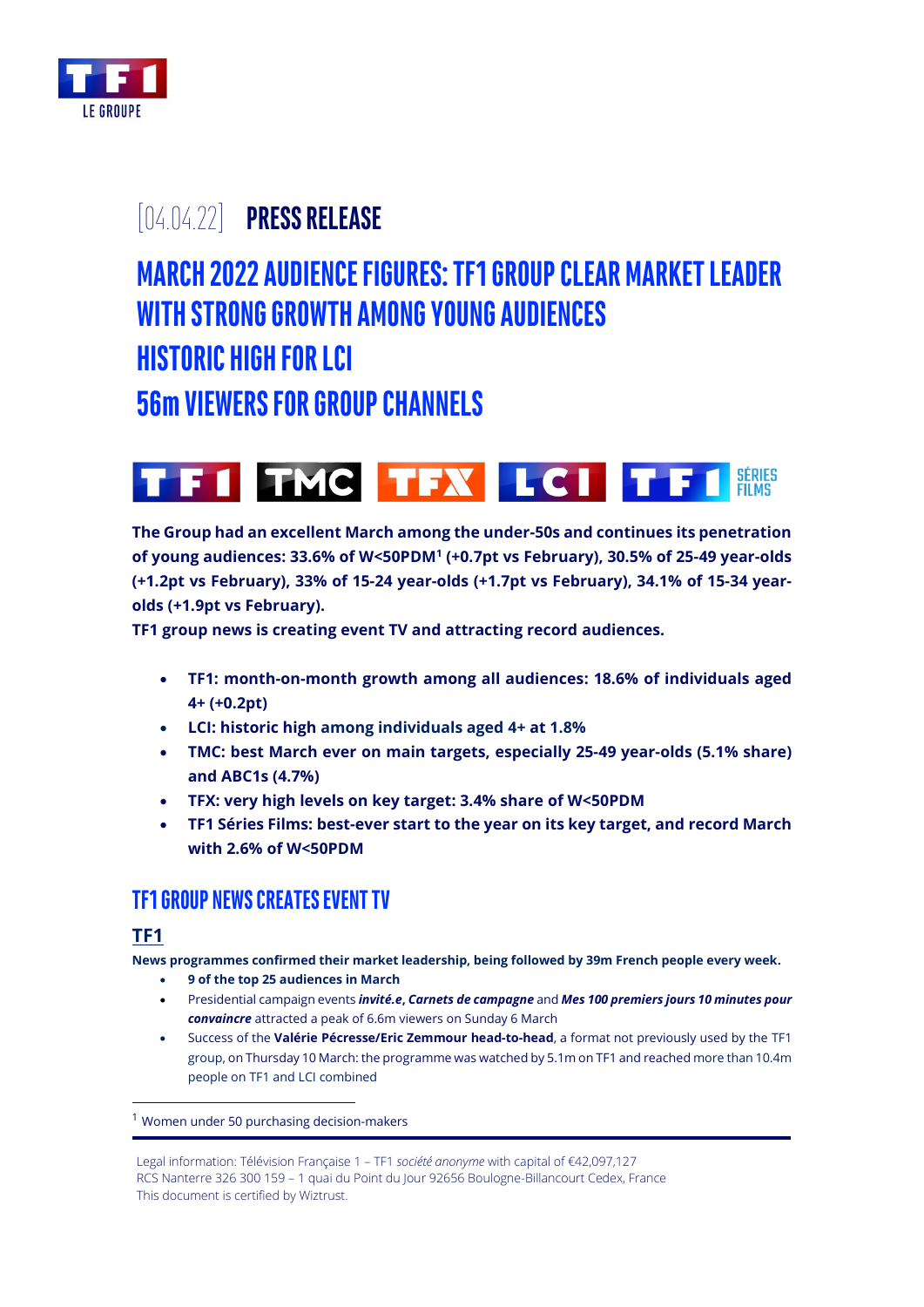

- **Best audience for a prime time political programme** since the 2022 Presidential campaign launched with *La France face à la guerre* on Monday 14 March, seen by **4.2m** viewers
- Second highest audience figures of the month (8.7m viewers) for President Macron's address to the nation on Wednesday 2 March
- TF1 evening bulletin: best March since 2014 with 25.8% share, still the clear market leader with 5.8m viewers (1.0m higher than nearest rival) *– excludes Covid period (March 2021 and 2020),*
- TF1 lunchtime bulletin: up to 45% share for the tribute to Jean-Pierre Pernaut on Thursday 3 March, and continuing clear lead with 4.7m viewers over the month (2.1m higher than nearest rival)

### **LCI**

### **Historic high for channel: 1.8% of individuals aged 4+**

- Record audience for a programme: Valerie Pécresse/Eric Zemmour **head-to-head** on Thursday 10 March with 1.1m viewers
- Big success for the final weekend of presidential campaigning (*Week-end pour convaincre*), making LCI the second most-watched news channel over the whole weekend (2.1% audience share on Saturday, 1.8% on Sunday) and most-watched news channel for the Emmanuel Macron campaign rally, with 600,000 viewers (5.7% share) between 4.30pm and 6pm
- Record month for LCI's access prime time shows (3.1% for *24h Pujadas* and 2.7% for *En toute franchise*) and post-9pm shows (1.7% for *Brunet&Compagnie*, 1.4% for **Darius Rochebin** at 10pm), ranking as the second most-watched news channel
- Best-ever month for *LCI Midi* (1.4%) and best-ever week for *Le Club Le Chatelier* (2.4%)

### **TMC**

### *Quotidien* **confirmed its best-ever start to the year**:

- No.1 talk show with at least **1.7m** viewers every evening, peaking at **2m**.
- Very high audience shares of 16% of 25-49 year-olds and ABC1s

### **Major event TV:**

- *La Story Zelensky* ("The Zelensky story"): **1.3m** viewers, and **second-best ever share of 25-49 yearolds** for a documentary on DTT (11%)
- *Désir: ce que veulent les femmes*: **1.1m** viewers and **best-ever share of W<50PDM** for a documentary on DTT (11%)

## **SUCCESS FOR ALLPROGRAMMEGENRES ONTF1**

### **THE NEW** *ENFOIRES* **SHOW, ALWAYS AN EVENT**

• 8.4m, averaging 38% of individuals aged 4+ and 52% of W<50PDM

### **RECORD AUDIENCE FOR SUNDAY MOVIE WITH** *QU'EST-CE QU'ON A ENCORE FAIT AU BON DIEU***?**

• 7.8m viewers and 43% share of W<50PDM – best performance since December 2018

### *GREY'S ANATOMY* **CONFIRMED ITS VERY GOOD FIGURES AMONG W<50PDM**

• Average 30% audience share